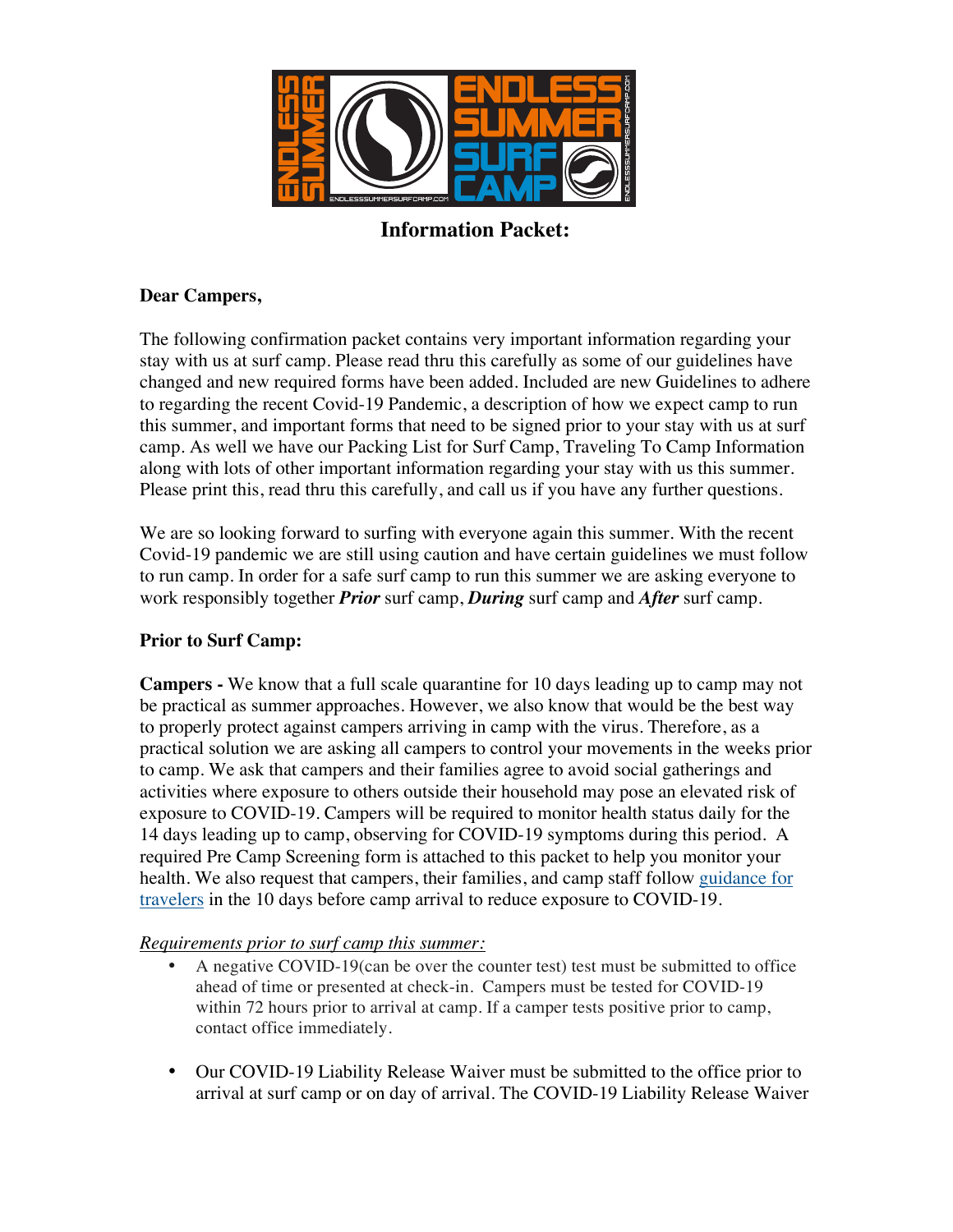is available as part of this Information Packet and will also be added to your online application where you can e-sign.

• A required *Pre- Camp Health Screening Form (included in Camp Information Packet*) must be completed and brought to surf camp by each participant.

**Staff** will be required to avoid gatherings and practice safe physically distancing for 10 days prior to arriving at camp, self-monitor for symptoms, and receive a negative test result within the last 72 hours prior to coming to camp. Staff will also be tested systematically throughout the summer.

### **During Surf Camp:**

- Camp will conduct daily symptom checking to monitor the health and well-being of camp staff and campers during the camp session.
- Enhanced cleaning of camp facilities.
- We will ask and remind campers to practice proper healthy hygiene habits including washing hands with soap and water, encouraging campers to cover their mouths when coughing and sneezing with tissue or inside of elbow.
- Most of camp activities take place outside and we are a small group however when necessary we will require campers to use a face mask. Face mask will be required to have with you at camp and use when necessary.
- Should campers exhibit symptoms of COVID-19, that camper will be given a mask and isolated immediately and parents notified. Parent will be required to pick up their camper within 24 hours. All other campers will be monitored, and parents notified of a suspected case. If the camper tests positive the entire cohort at camp will be tested.

### **After Camp:**

We ask that all campers communicate with camp administrators if a camper returns home and develops any Covid-19 Symptoms within 72 hours of departure from camp. Please make sure camper practices proper travel etiquette when returning home from camp. Refer to CDC's Travel During COVID-19 website for more information about what to do after traveling home from camp.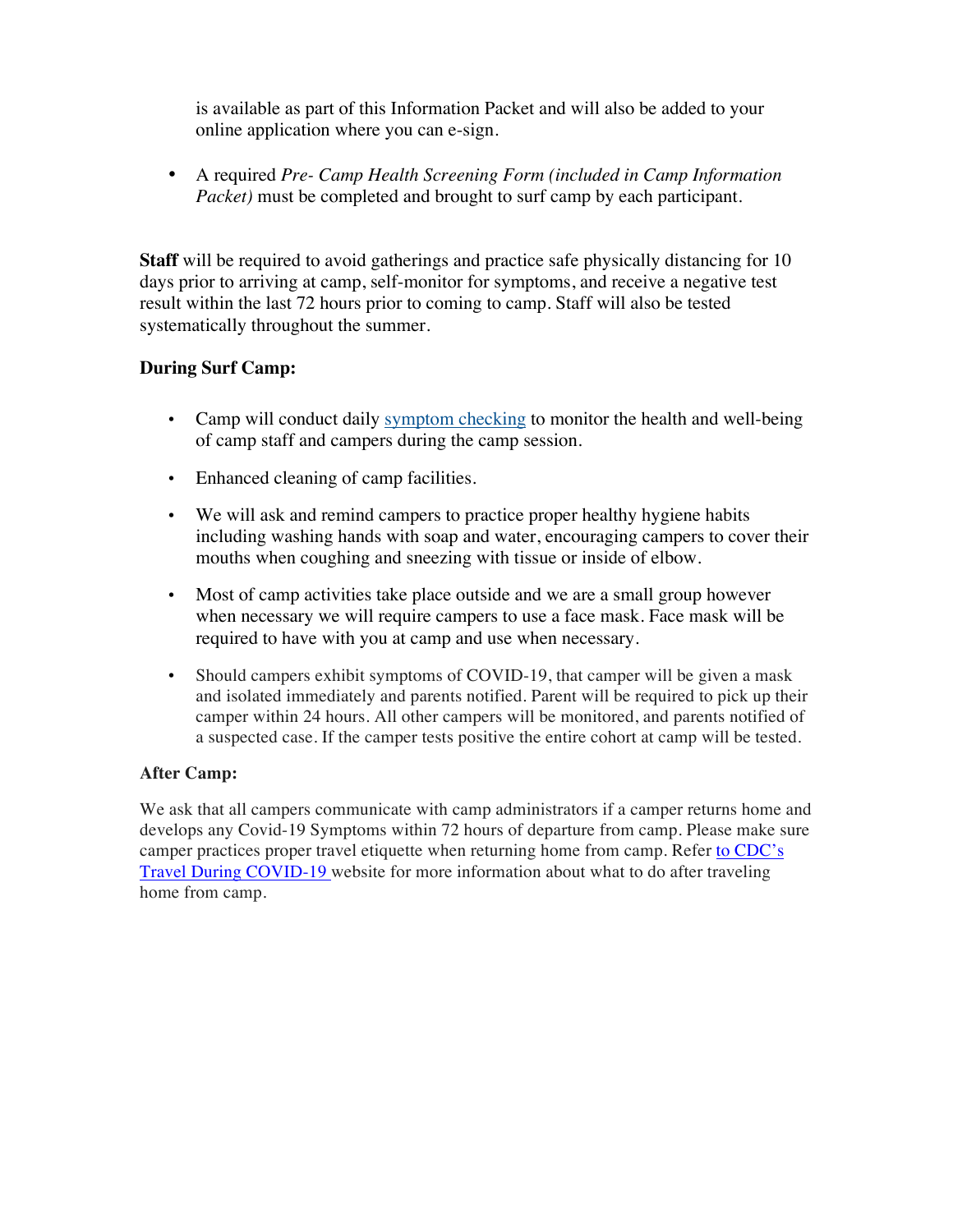# **COVID-19 CAMP GUIDELINES – OVERNIGHT CAMP Summer 2022**

The health and safety of our campers is our priority. The American Camping Association engaged an expert panel coordinated by Environmental Health & Engineering Inc. to create a practical guide and tool kit for reducing the risk at camp. The ACA has compiled extensive research and data from camps across the country that opened last summer, which is providing a framework to assist camps in preparing for this summer. Last summer we followed the suggested guidelines in order to operate a successful summer camp. Summer 2022 we are planning to do the same. With the many guidelines/mandates being dropped locally we also plan to be fluid and adapt to what the local guidelines ask. At this time we are asking the parents to be responsible, monitor their child's health prior to camp and please do not send your child to camp if they display any Covid Symptoms or been exposed to anyone with symptoms.

- A negative COVID-19 test must be presented at check-in if not submitted to office ahead of time. Campers must be tested for COVID-19 within 72 hours prior to arrival at camp.
- Campers will go through a wellness check upon arrival
- Campers will wash hands before every meal and eat in camp groups practicing social distancing.
- Camp will use disposable products to cut down on contamination, exception being water bottles. Please bring your own water bottle with name on it.
- If campers leave camp as a unit for any reason, i.e field trip to another beach, or town trip, they will always remain in their camp groups and will socially distance from all non-camp persons. When social distancing is not possible, masks will be worn.
- Upon returning to camp from beach or any outside of camp excursion, campers will immediately wash their hands and be given the opportunity to shower.
- Any equipment used during the day by campers will be sanitized daily and stored properly.
- Surf Camp staff will go through a daily and end of week thoroughly cleaning of all camp equipment and accommodations.
- Should a camper exhibit symptoms of COVID-19, that camper will be given a mask and isolated immediately and parents notified. All other campers will be monitored, and parents notified of a suspected case. If any camper tests positive the entire camp will be tested. If camper experiences COVID-19 Symptoms or are diagnosed with COVID-19 while participating at Endless Summer a parent or guardian must be available to pick the participant up within 12 hours of notification. If not available, plans for quarantine will be arranged and parent/guardians will be responsible for the expenses.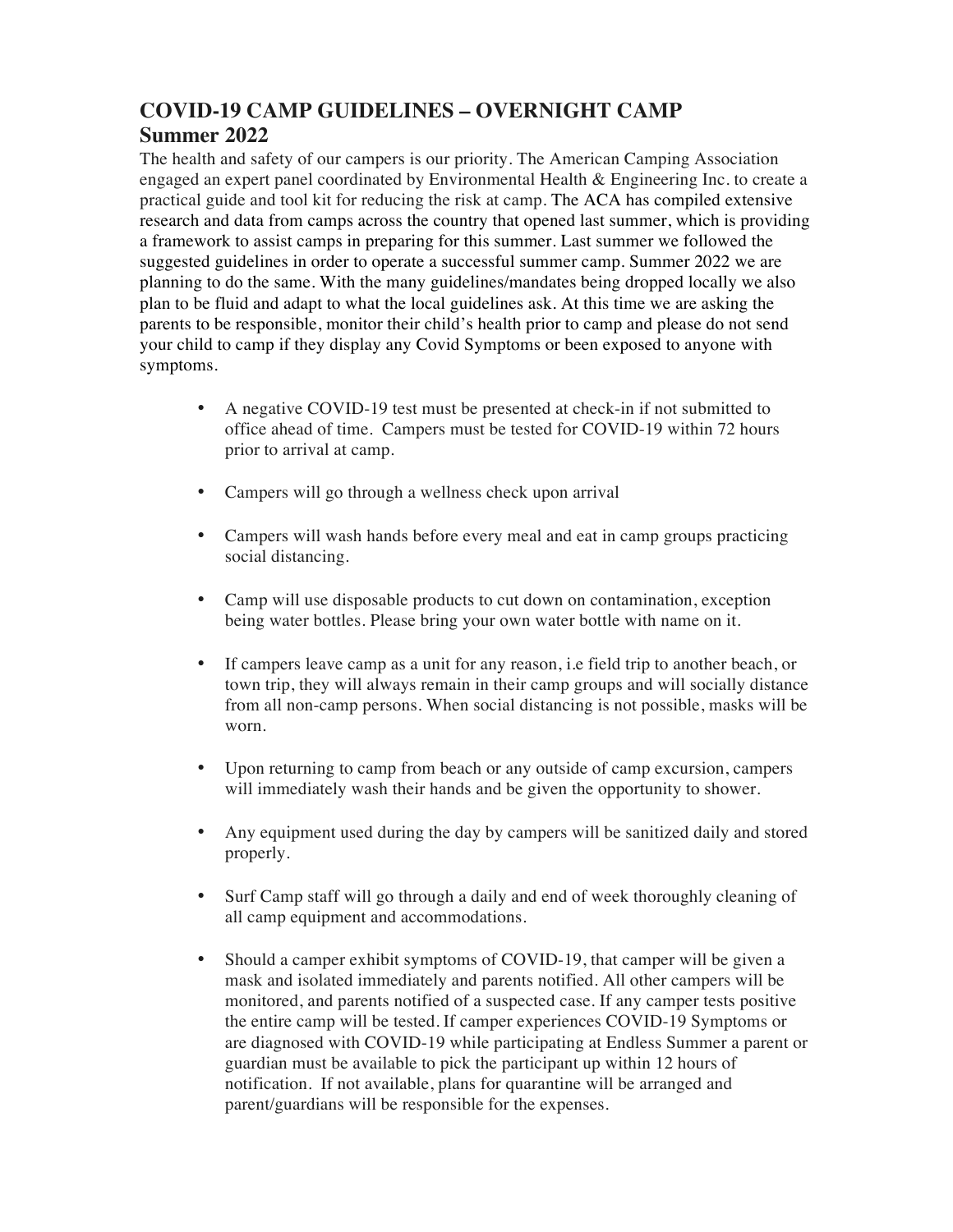# **Surf Camp Packing List**

### **Overnight Surf Campers:**

- Sleeping bag, sleeping pad, and pillow
- Toothbrush, soap, and shampoo
- Flashlight/Lantern
- Boardshorts/Bikini/Bathing suits
- Sweat pants & Hoodie or warm clothes for cold mornings/evenings
- Towels for both the beach/shower/ and changing towel to get in and out of wetsuit
- Spending Money is a common question from parents. How much? Up to you however we receive discounts at local surf shops, and have a camp store with product for purchase, plus go to town once during the week. Sundays and Fridays dinners are not provided. We eat/order out. If you are doing 2 weeks you will need spending money for weekend activities.

### **All Surf Campers:**

- Beach & Shower Towels/Changing towels
- Water Bottle (We are trying to be environmentally conscious and eliminate plastic. Help us and bring a Personal Water Bottle to use while at camp)
- Sunscreen (waterproof SPF 30+)
- Sunglasses and Hat (we have hats at our camp store)
- Backpack or Beach bag to carry everything
- Wetsuits we recommend that you bring one if you have one due to size and fit but we also provide wetsuits for those who need one.

Our new Surf Camp Sponsors Vissla(boys) and Sisstrevolution(girls) have been kind enough to offer a discount code to purchase the surf camp products you need. They have even set up Specific Pages/Collections on their websites, called Surf Camp Essentials, for you to go to and purchase you surf camp needs. All Campers who signed up for summer will receive a discount code to shop with our sponsors.

Visit our sponsor's websites to buy what you need for camp here:

Vissla: https://www.vissla.com/shop/collections/surf-camp-essentials/

Sisstr: https://sisstrevolution.com/collections/surf-camp-essentials/

20% discount enter - Coupon Code: endlessummersurf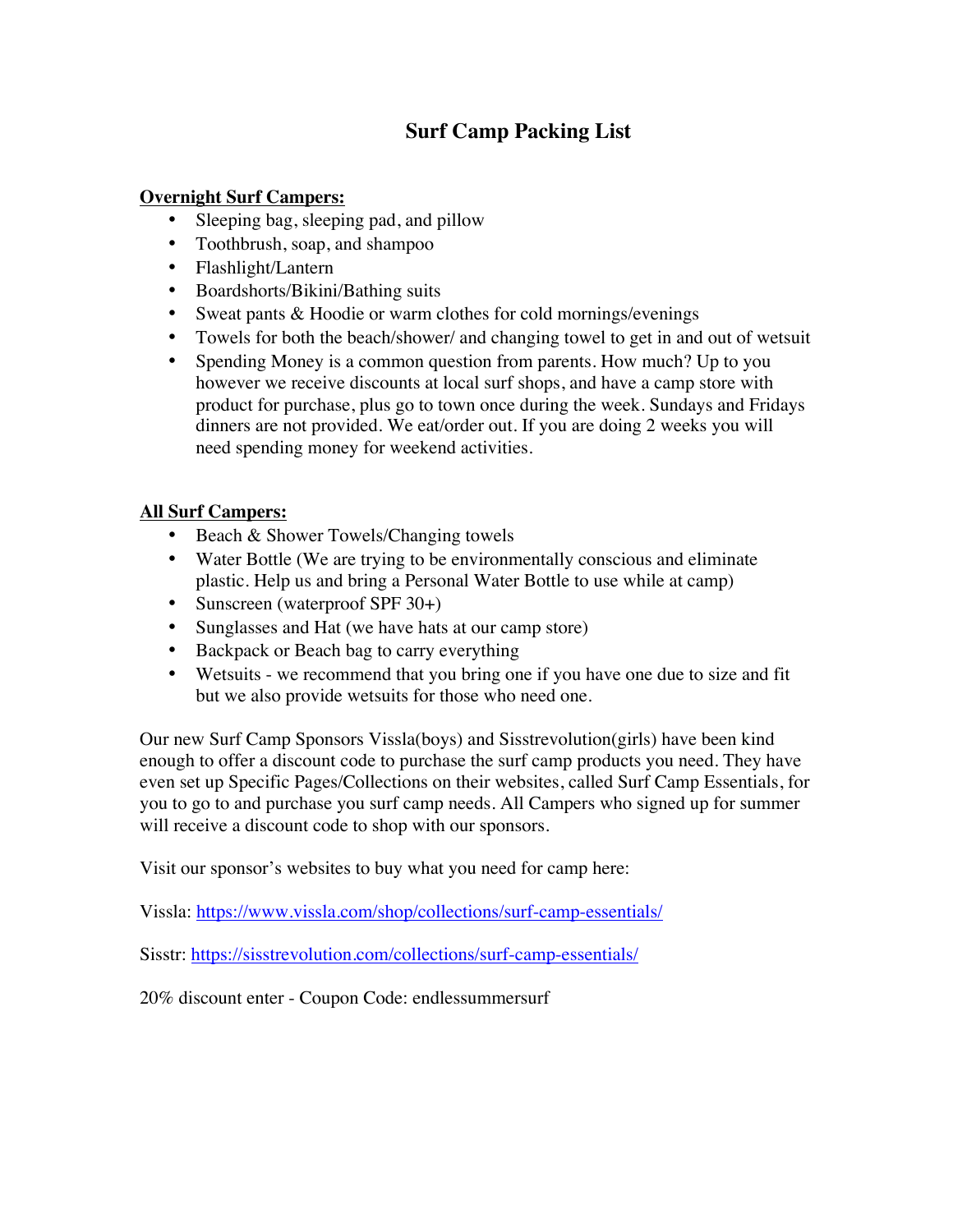## **Arrival and Departure Information:**

Surf camp starts at 8AM Monday morning and finishes at 4PM Fridays.

Campers traveling long distances to camp are welcome to arrive Sunday Afternoon/Evening prior to their surf camp session. Arrivals must be after 3pm Sunday and all Departures must be either Friday afternoon when camp finishes or before 10AM the Saturday after the camp session ends. There is no supervision from 10am Saturday thru 3pm Sunday, exception being students participating in multiple sessions. Please drop off/pick up students at appropriate times or a fee will be imposed. There are no activities planned on Sundays and meals are not provided. If arriving Sunday please bring money to eat dinner (we usually order pizza). Staggered drop off times and social distancing will be applied this year for drop offs. Only one parent can drop off their camper and all parents and campers must wear facemasks.

# **Scheduling Flights and Getting Here: (overnight campers)**

When scheduling your flight arrival and departure times, keep in mind the start and finish times for surf camp. 5-day sessions start Mondays at 8 A.M. and finish Fridays at 4 P.M. We do allow surf campers that are flying long distances to arrive on the Sunday afternoon or evening prior to their camp sessions so they can get a fresh start Monday morning. Campers must depart Saturday before 12 Noon(leaving camp prior to 10am). Please book flights according to these times.

# **Campers Flying As Unaccompanied Minors (UM)**

Each airline has different age requirements and additional fees for flying unaccompanied minors. Please check with your airline before booking as some airlines require younger students to fly as UM's and it is rather expensive. Campers flying under the status of an UM will be met by an Endless Summer Surf Camp Representative. If you are scheduling your child's flight as an UM, it is MANDATORY that you note this in your travel itinerary form. We will provide you with the required UM driver/pickup information a week prior to your arrival. Shuttle cost are Double For Unaccompanied minors on the departing leg of the shuttle.

# **Campers Not Flying As Unaccompanied Minors (UM)**

When the plane lands, call the driver's cell phone number you were given when you confirmed your travel plans. The driver will meet you outside of baggage claim. If you don't have a cell phone, the driver will meet you in baggage claim. If any problems arise, you can call the driver or call the camp's cell phone: (949)-275-7722.

Departures will be dropped off curbside at the check-in counter. No assistance to checkin will be made unless camper is unaccompanied minor or unless this was arranged with the office. Check-in assistance is available for an extra fee of \$25, call for information. A surf camp shuttle representative will contact you within a week of your scheduled arrival at surf camp to confirm and give you the appropriate phone numbers of your driver.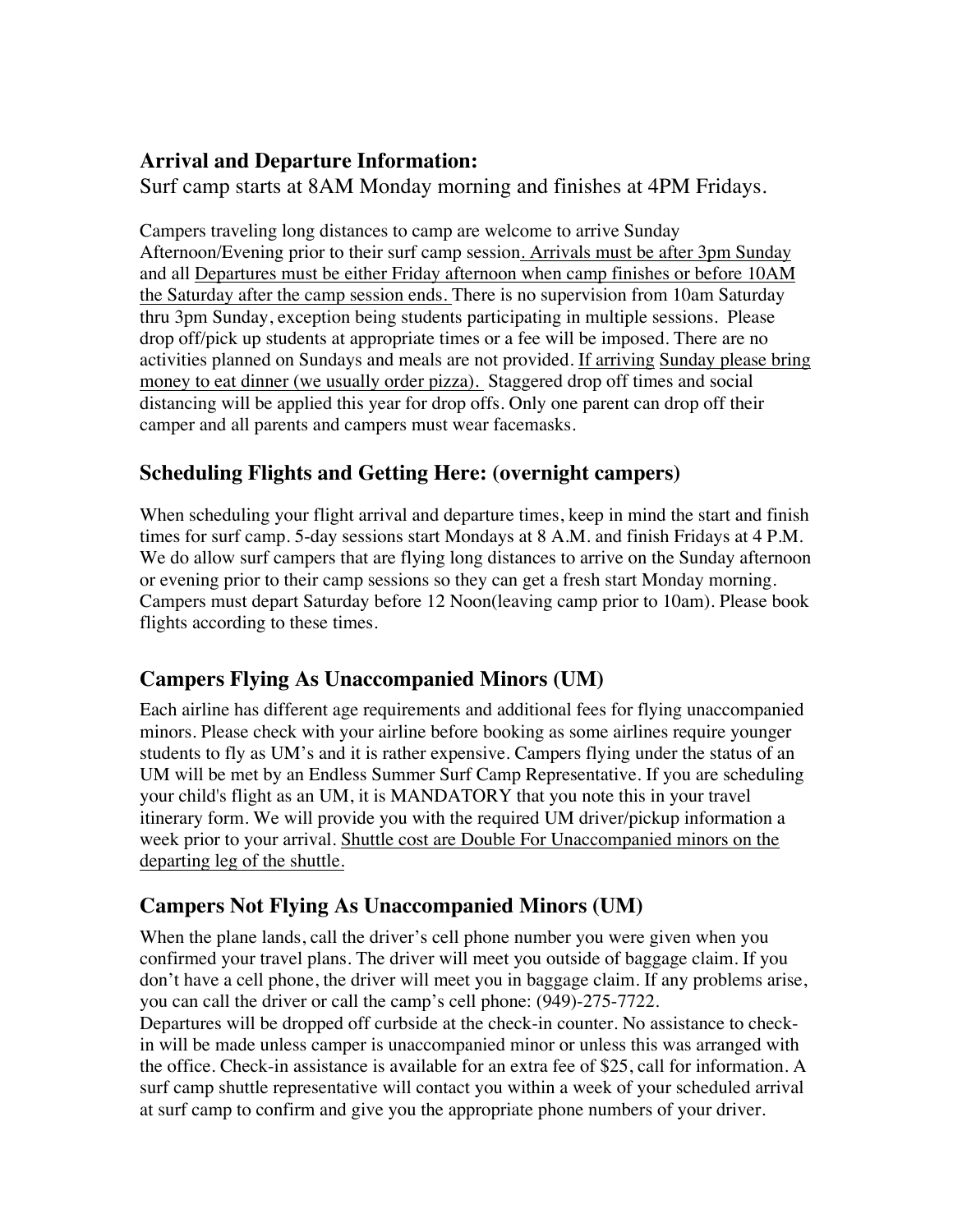*Please confirm any travel changes with the Endless Summer Surf Camp Main office at least 24 hours prior to your arrival by phone (949) 498-7862.*

## **Shuttle Service (overnight campers)**

Airports serviced placed in order of preference: Orange County airport is the nearest to surf camp, 45 minutes. It is a small airport thus easy to avoid confusion during pick up and drop offs. We highly suggest booking flights into Orange County, Santa Ana, CA.

### **\$85 each way -Orange County/Santa Ana Airport (SNA)**

### **\$95 each way – Long Beach Airport-Jet Blue/Delta (LGB)**

### **\$130 each way -Los Angeles or San Diego Airports (LAX/SAN)**

Shuttle Cost for flights arriving after 10PM Double. All Rates are per person. Pickups can be arranged from local Train Stations as well. San Clemente and San Juan Capistrano are the nearest Train Depots. The shuttle service is not operated by Endless Summer Surf Camp. They are independent contractors. All fees must be paid direct to shuttle drivers.

## **Arriving by car: Driving Directions to surf camp – San Onofre Bluffs**

**Important info:** Do not use Google Maps or Mapquest. You will get wrong directions

leading you onto military base. Follow directions below.

- From Los Angeles take **the 5 or 405 freeway South** (from San Diego head North)
- **Exit at Basilone Road.** You will see San Onofre State Park next exit Sign.
- Turn **right** (if coming from San Diego exit Basilone and turn left) towards the beach.
- **Basilone Road leads you straight to the surf camp campground. Go straight, no turns at all; it dead-ends into San Onofre Bluffs Campground and guard kiosk.** You will head thru two stoplights and past the power plant. NO TURNS. Road runs parallel to the freeway. Let rangers know you are dropping off at the Endless Summer Surf Camp.

We are located at Campsites 99-101, **Trail 4**. Please drive the speed limit of 15MPH and respect that there are children playing in the campground. If you plan on staying more than 30 minutes they might want to charge you a day use fee of \$15.

### **Parking/Visiting:**

If you are driving yourself to camp and are staying for the night there will be an extra vehicle fee of \$15 a night. Please inform an overnight counselor you drove in and need an area to park your car at night. We have limited parking space available for employees and overflow parking for parents and campers. Parents are welcome to come visit at any time during the week.

**Important**: Parking is difficult especially on our Final day, Friday. Please DO NOT Park in Numbered Campsites. The Park Rangers will ticket you. Day Use Parking is available at the Trailheads on the Inland side of the campground at Trail 3,4,5, and 6. During pick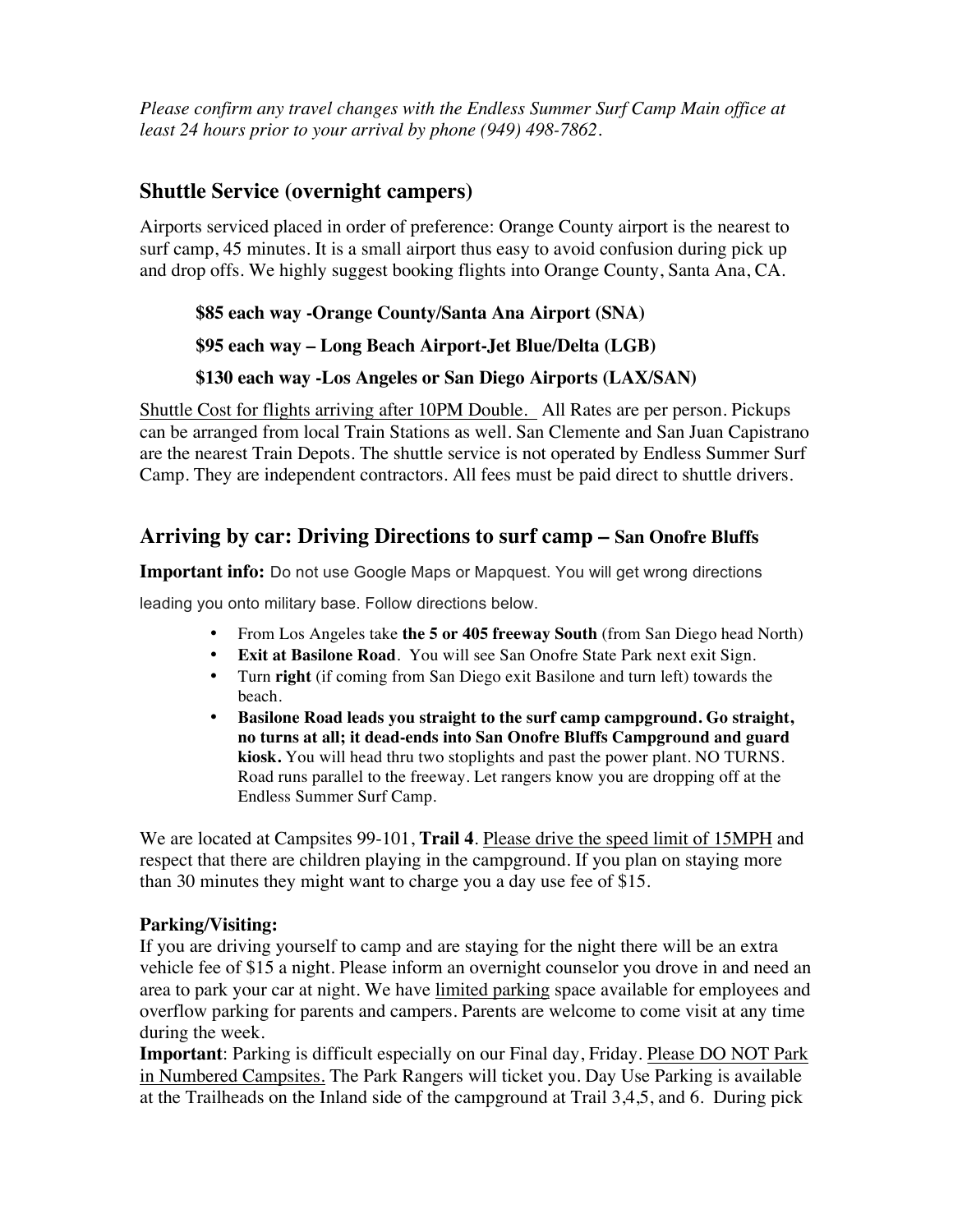up and drop off times a small area to load and unload will be made available for parents picking up and dropping off children. Please park within the cones.

## **Preparing for camp: Exercises**

90% of surfing consists of Paddling the surfboard to get thru the waves and to catch waves. Paddling muscles used are the Shoulders, Triceps, and lateral muscles. Exercises helpful in fine-tuning these surfing muscles are swimming (freestyle or crawl stroke), pull-ups or chin-ups, dips, and push-ups. You should start these exercises at least 6 weeks prior to camp and do them 3 or more times a week. You can also check with your local trainer for advice. Surfing is a demanding sport, it might look easy but it takes a lot of physical upper body strength to paddle the board. You must also be comfortable swimming within the surf line and getting thrown around by the waves. This is one of the most intimidating things with surfing. Please make sure you are in good physical shape and are not afraid of the ocean and can SWIM before coming to camp because there is a no refund policy after surf camp has begun.

# **Camp Itinerary**

Monday upon arrival at surf camp (Monday 8am, or Sunday evening). If an overnight camper you will be directed towards your tent for the week by a camp counselor. If you need a wetsuit, a counselor will help fit you with one. After a brief group camp orientation at the campsite we will proceed down to the beach. Once on the beach an instructional session will be given, then we will separate into groups and head out into the water with your surf instructors. The rest of the week our daily schedule is as follows with the exception of Friday when we have a "just for fun" surf contest and awards ceremony.

### **Surf Camp Daily Schedule**

7:00am Rise and Shine 7:30am Breakfast 8:00am get ready to head down to the beach/ Day Campers Arrive 8:30am review days surf conditions, stretch/yoga, meet your instructors 9:00am morning instructional surf session 11:00am free time to practice surfing, play volleyball, sunbath or just relax 12:00pm lunch served at the beach lets eat/relax and let our food digest 1:00pm afternoon instructional surf session 3:30pm pack things up and head up to camp /Day Campers Depart 4:30pm free time to relax, read, play ping-pong, foosball, skateboard, surf shop tour 6:30pm Dinner 7:30pm watch and review video of days surfing action 8:00pm watch feature movie 9:45pm get ready for bed/tent check 10:00pm sleep/lights out Note: Daily schedule may vary due to surf and weather conditions (tides and wave size). We will have a surf shop tour one afternoon during the week.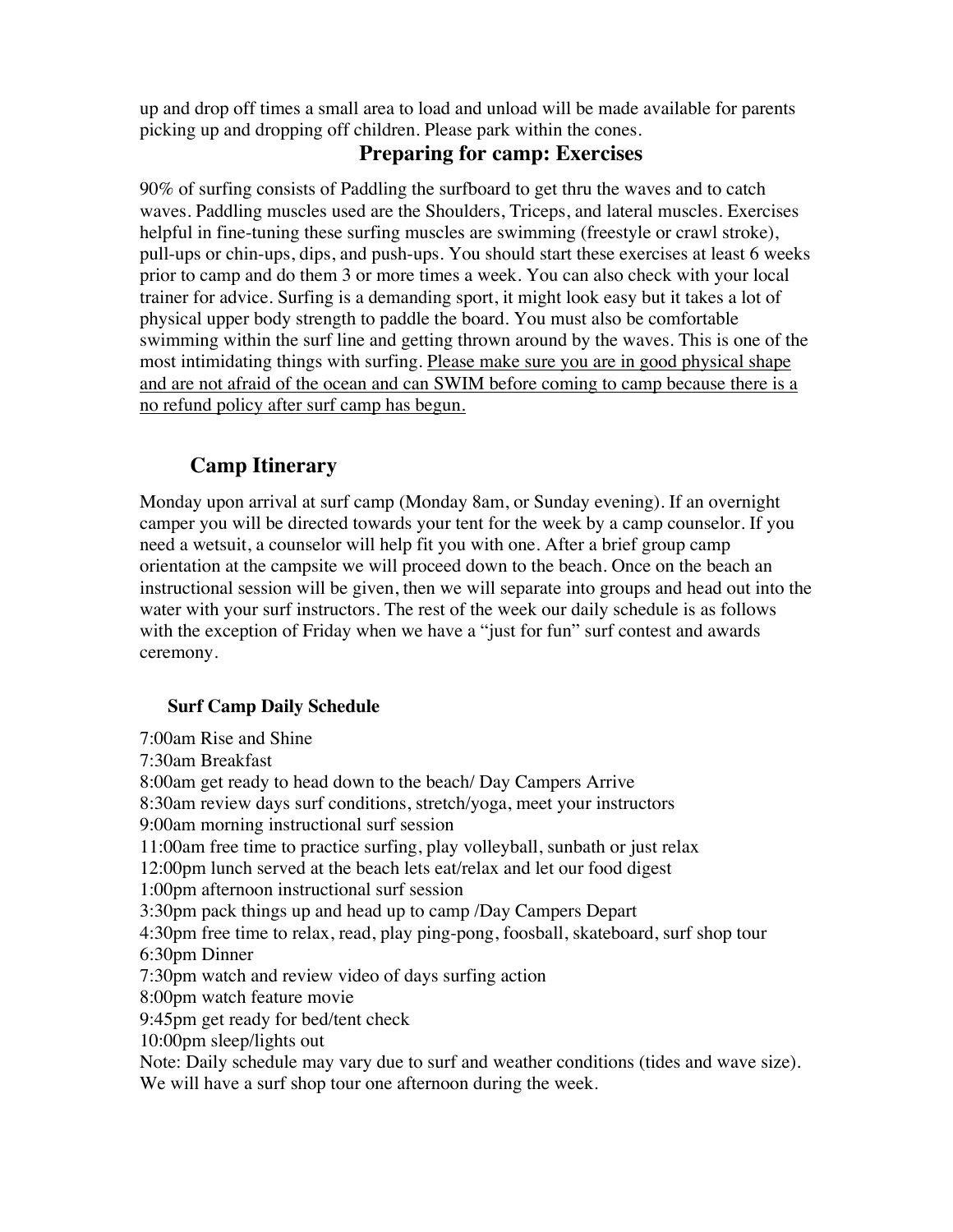## **LOST & FOUND**

Campers can bring valuables with them to camp and we have an area in our employee trailers to store valuables. We have an area to charge cell phones and other electronic devises however, we suggest that these items by brought at your own risk. A busy camp environment is the ideal place to lose track of or misplace personal belongings. **With this in mind, we recommend that valuables NOT be brought to camp.**

To avoid loss of personal belongings, please clearly mark all clothing and items with camper identification prior to coming to camp. Endless Summer Surf Camp is **not responsible** for personal items that are lost, left behind, or stolen. All lost item claims must be submitted with a description of item(s) lost info@endlesssummersurfcamp.com All unclaimed items will be donated to charity **two weeks after the end of each session**.

**Thank you** for taking the time to familiarize yourself with **Endless Summer Surf Camps** operations. **We can't wait to see you this summer!** 

#### **Important Contact Information:**

| Office:            | <b>Office Manager (949-498-7862)</b>          |  |  |  |
|--------------------|-----------------------------------------------|--|--|--|
| <b>Jason Senn:</b> | <b>Owner/Camp Director</b>                    |  |  |  |
| <b>Rusty:</b>      | <b>Overnight Camp Managers (949-275-7722)</b> |  |  |  |

**Please field all questions to the office at: 949-498-7862 during office hours. If no answer leave message we will return calls promptly.**

**Cell Phone at surf camp's Main site: 949-275-7722 – (check time difference before calling Please)**

**Mailing address: PO Box 414, San Clemente, CA 92674 – don't send care packages to this address. Call office for express mailing address.**

#### **For express mailing address call main office: 949-498-7862**

**Fax Number: 949-388-0193**

**E-mail: info@endlesssummersurfcamp.com**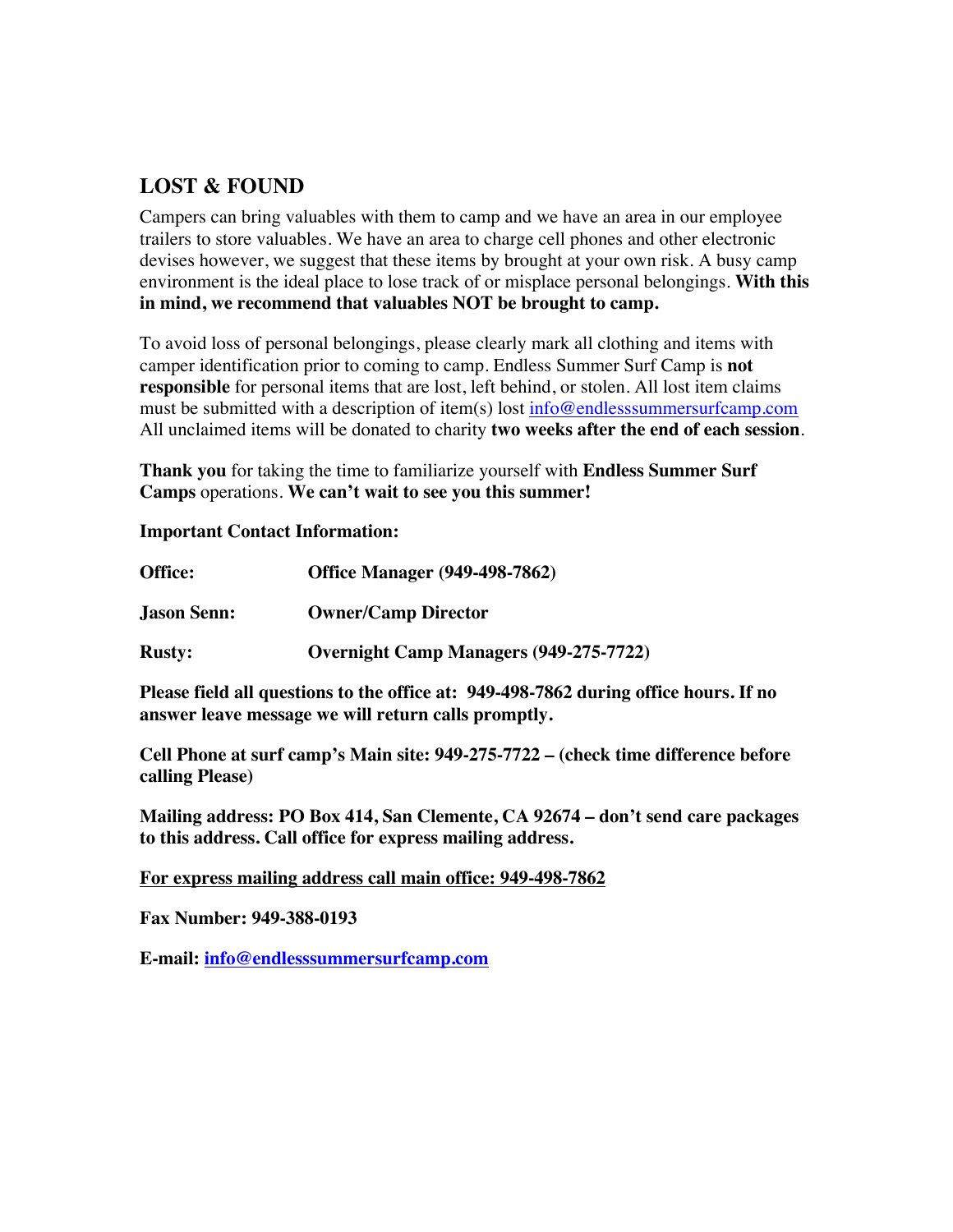#### Camper Name: etc. Entry Session:

#### Pre-Camp Health Screening

Dear Camp Families, In an effort to minimize illness at camp we ask that you check on the health of your camper daily beginning 14 days prior to camp. The best camp sessions start with healthy campers and this begins at home. Please bring this completed form to camp on opening day.

**Please indicate if your camper has any of the following symptoms prior to camp and record a temperature daily. If any temperature or symptoms are present, please have your camper evaluated by a licensed provider and contact camp ASAP for further guidance.** 

#### **Symptoms (symp):**

- Cough
- Shortness of breath or difficulty breathing
- Fever
- Chills
- Muscle Pain
- Sore throat
- New loss of taste or smell
- 
- Nausea
- Vomiting
- Diarrhea

#### **Please Initial**

**1. My child has not been around anyone with any of the listed symptoms or diagnosis of COVID19 in the 14 days before the start of camp. Initial \_\_\_\_\_\_\_**

**2. No one in our household has been sick in the 14 days prior to camp. Initial \_\_\_\_\_\_\_**

**3. My child has adhered to our state's guidelines regarding COVID19. Initial \_\_\_\_\_\_\_**

| Start date of           | Day:          | 14 | 13 | 12 | 11 | 10 | 9 | 8 |
|-------------------------|---------------|----|----|----|----|----|---|---|
| temperature/<br>symptom | Temp/<br>symp |    |    |    |    |    |   |   |
| screening:              | Day:          |    | 6  | э  | 4  | 3  |   |   |
|                         | Temp/<br>symp |    |    |    |    |    |   |   |

*Our signature indicates that we completed this health screening daily for 14 days prior to camp and to the best of our ability. We understand that arriving to camp healthy is vital to a healthy camp for all campers.* 

| Parent Signature: | Date  |
|-------------------|-------|
| Camper Signature: | Date: |

*This form is mandatory.* **You must record your campers temperature each day and bring this completed form with you to camp at check-in. If you do not have this form or you have not been completing it daily, your camper will be turned away at check-in.**

*created by Eleanor Matthews, RN 2020*